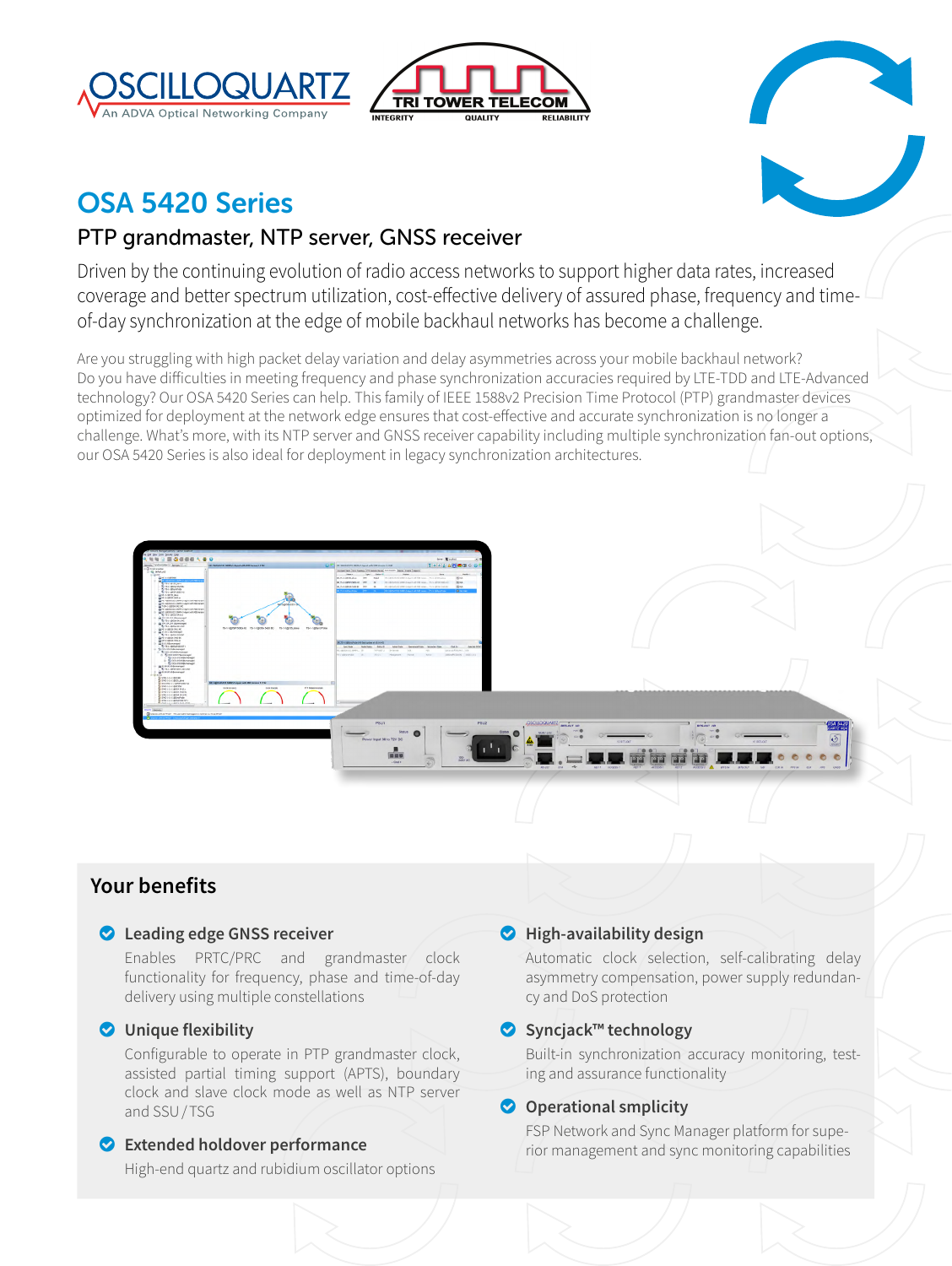## **High-level specifications**

### **OSA 5420 Series**

- High-quality OCXO, DOCXO and rubidium
- Up to two expansion line cards
- Up to 1024 unicast slaves @128pps
- Hot-swappable redundant PSU

#### **IEEE 1588 2008 PTP profiles**

- Default profiles over Ethernet and IP multicast
- Telecom profiles G.8265.1, G.8275.1 and G.8275.2
- Enterprise hybrid profile

### **Operation modes**

- PTP GM, BC, slave, probe
- NTP server
- SSU up to  $32 \times E1/T1$  outputs
- GNSS receiver fan-out up to 32 x clock /PPS/PPS+ToD

#### **NTP server**

- High capacity server
- Hardware timestamping
- NTP/PTP/Sync-E/SSU supported simultaneously • PTP to NTP conversion

### **Built-in GNSS receiver**

- y GPS/GLONASS/BEIDOU/ GALILEO
- GPS+GLONASS
- GPS+BEIDOU
- GPS+GALILEO

## **Output cards**

- $\cdot$  16x E1/T1/2.048MHz (120 / 100 / 75ohm)
- $\cdot$  16 x PPS (50ohm) 16 x clock (10MHz 50ohm)
- $\cdot$  16 x PPS+ToD (RJ-45)
- $\bullet$  4 x 1GbE (Fiber)

## **Applications in your network**

Radio access network synchronization and time-as-a-service applications

- Timing distribution at the edge of mobile backhaul networks for frequency and phase synchronization with the highest availability
- Synchronization delivery within buildings for indoor small cell radio base stations
- Precise synchronization of legacy network architectures based on NTP and SSU
- Time as a service into data center, financial, health and media networks



For more information please visit us at www.tritowertelecom.com/adva To request a free consultation call 585-617-5060 or email info@tritowertelecom.com



**DVA ADVA ACCOUNTER** 

Product specifications are subject to change without notice or obligation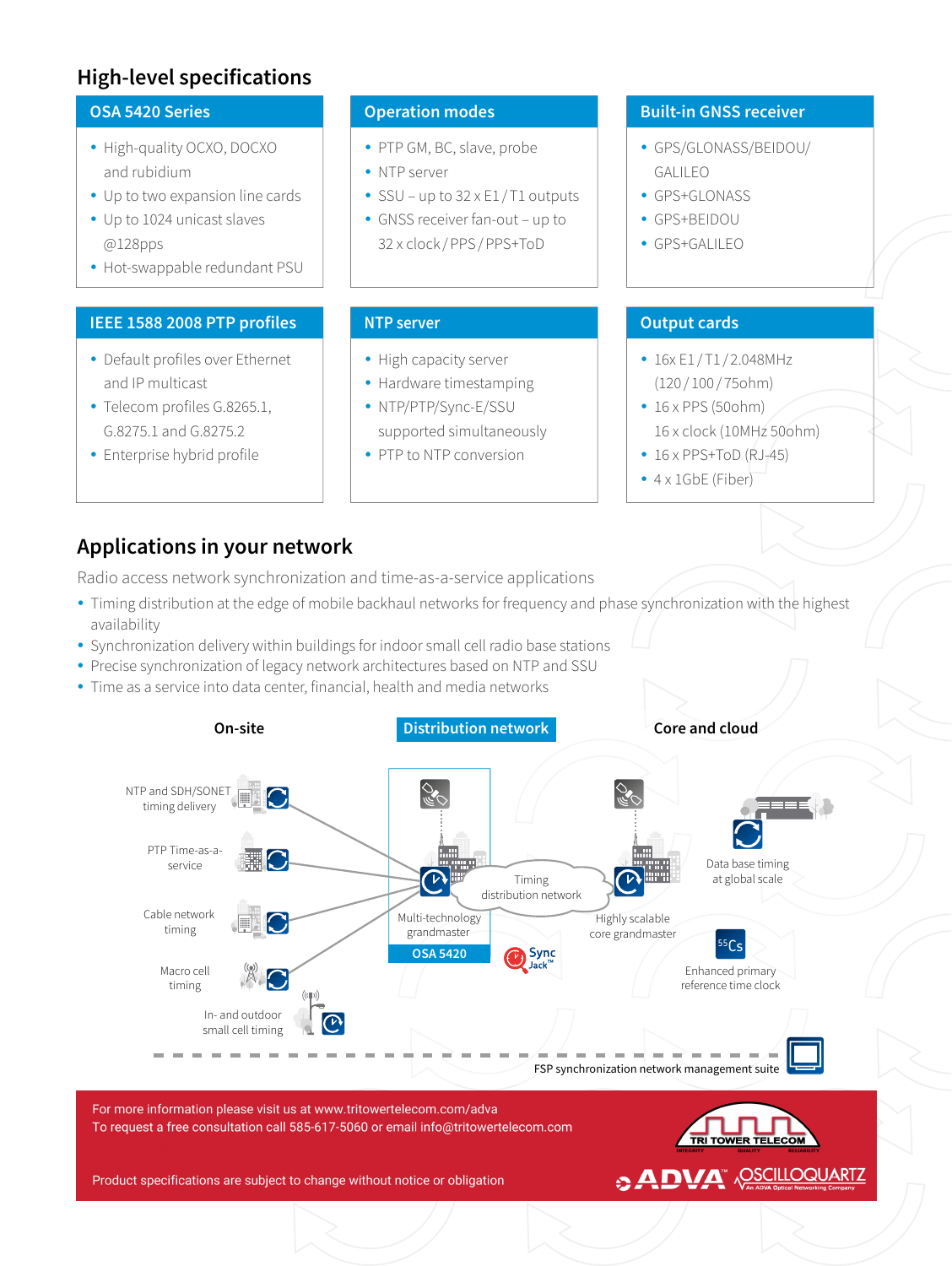## **Product variants**

|                             | OSA 5420 quartz HO                        | OSA 5420 quartz HO+                       | <b>OSA 5421 quartz HO++</b>               | OSA 5421 rubidium                         |
|-----------------------------|-------------------------------------------|-------------------------------------------|-------------------------------------------|-------------------------------------------|
|                             |                                           |                                           |                                           |                                           |
| Clock                       | High-quality OCXO                         | <b>DOCXO</b>                              | <b>DOCXO</b>                              | Rubidium                                  |
| <b>Expansion line cards</b> |                                           |                                           |                                           |                                           |
| <b>PSU</b>                  | Hot-swappable<br>redundant PSU<br>(AC/DC) | Hot-swappable<br>redundant PSU<br>(AC/DC) | Hot-swappable<br>redundant PSU<br>(AC/DC) | Hot-swappable<br>redundant PSU<br>(AC/DC) |

## **Main applications**

- 1588v2 PTP grandmaster clock (up to 1024 PTP clients at 128pps)
- 1588v2 PTP boundary clock (up to 1024 PTP clients at 128pps)
- 1588v2 APTS clock
- 1588v2 PTP slave clock
- GNSS receiver and PRC/PRTC including fan-out of multiple physical synchronization output interfaces
- Synchronization supply unit (SSU)
- NTP server
- Synchronization protocol and physical signal conversion
- Sync probe Syncjack™ monitoring and assurance

## **PTP networking features**

- PTP profiles support:
	- − ITU-T G.8265.1 frequency delivery profile (IP unicast over IPv4/IPv6)
	- − ITU-T G.8275.1 time/phase delivery profile (Full timing support - Ethernet multicast)
	- − Designed to support ITU-T G.8275.2 time/phase delivery profile (APTS)
	- − PTP enterprise profile (Mixed multicast and unicast over IPv4/ IPv6)
	- − IEEE 1588 2008 PTP default profile over IPv4/IPv6 multicast
	- − IEEE 1588 2008 PTP default profile over Ethernet multicast (Annex F)
- Up to 16 master/BC IP addresses
- Up to 16 VLANs (IEEE 802.1Q customer-tagged) and stacked VLANs
- Support for multiple profiles simultaneously
- Support PTP (TAI) and arbitrary (ARB) timescales
- Support master and slave on any port simultaneously
- Up to three stacked VLANs per flow (Q-in-Q service provider tagged)
- ICMP/DSCP/TOS
- Static routes configuration of default getaways
- Enhanced PTP GM/BC/Slave statistics, performance monitoring (15min and 24h), threshold crossing alarm (TCA)

and SNMP traps

- In-house best-in-class clock recovery algorithms
- DoS protection using hardware access control list (ACL) and traffic rate limiting

## **NTP features**

- Stratum 1 NTP server when locked to GNSS
- NTP v1, v2, v3, v4
- Hardware timestamping
- Within +/-100nsec from UTC
- Up to 16 NTP server IP addresses
- Support PTP and NTP on same Ethernet port
- PTP to NTP translation
- Up to three stacked VLANs per flow (Q-in-Q service provider tagged)
- Enhanced NTP statistics and client lists
- Up to 8000 transactions per second (when configured as NTP server without PTP/Syncjack)
- PTP backup in case of GNSS outage

## **Synchronization interfaces (onboard)**

- Synchronous Ethernet over FE/GbE interfaces
- y 1 x BITS-in and 1 x BITS-out (2.048MHz, E1 or T1 (DS1) including SSM)
- 1 x 1PPS in/out and 1 x 1PPS in
- 1 x time-of-day (ToD) + 1PPS in/out
- 1 x CLK 10MHz in/out and 1 x CLK 10MHz in
- Antenna input for embedded GNSS receiver

## **4xEthernet ports**

- Hardware-based timestamping (PTP & NTP)
- Two combo 100/1000BaseT or 100/1000BaseX (SFP) ports
- Two additional 100/1000BaseX (SFP) ports

TRI TOWER TELECOM

- All ports support SM/MM colored/non-colored SFP and copper SFP
- Per-flow hardware-based policing and scheduling
- Configurable link asymmetry delay compensation

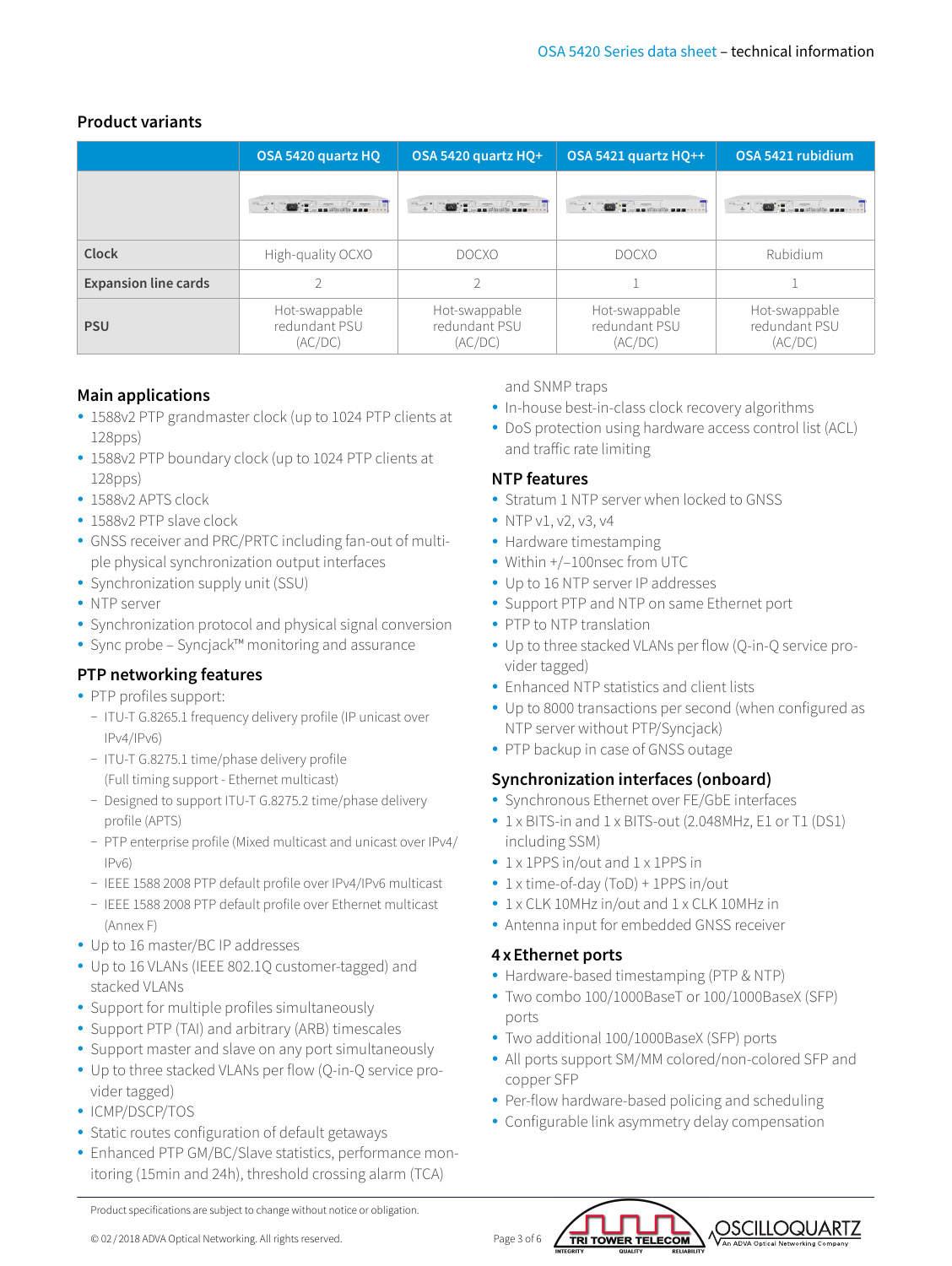## **Synchronous Ethernet (SyncE)**

- Supported by all Ethernet interfaces in fiber and copper modes
- Compliant to the relevant sections of ITU-T G.8261/ G.8262/G.8264
- Ethernet synchronization message channel (ESMC)
- Sync-E for time holdover during GNSS outage and in accordance with PTP

## **BITS**

- 1 x BITS input over shielded RJ-48
- 1 x BITS output over shielded RJ-48
- User-configurable: E1, T1 (DS1), 2.048MHz
- G.823 / G.824 sync interface compliant
- Synchronization status message (SSM)
- BITS input for frequency input or output (Sync-E Tx, 10M out)
- BITS input for time holdover during GNSS outage
- Output squelch option
- SSU filtering option

## **1PPS in/out, 1PPS in**

- $\cdot$  1 x 1PPS input
- 1 x 1PPS input/output (user configurable)
- User configurable input and output delay compensation
- SMA-F connector (50ohm)
- Output squelch option

## **Time-of-day (ToD) output**

- G.8271 compliant
- ToD format NMEA 0183 (\$GPZDA sentence) and CCSA
- RS422 over shielded RJ-45
- Output squelch option

## **GNSS receiver**

- Multi-constellation GNSS L1 32 channels receiver
- Hardware-ready for SBAS, QZSS
- Skyview and GNSS satellites status
- Configurable SNR, elevation and PDOP masks
- User-configurable antenna cable delay compensation
- Support fix positioning single satellite mode
- Software configurable mode of operation
	- − GPS (1575.42MHz)
	- − GLONASS (1601.5MHz)
	- − BEIDOU (1561MHz)
	- − GALILEO (1575.42 MHz)
	- − Combined GPS + GLONASS
	- − Combined GPS + BEIDOU
	- − Combined GPS + GALILEO
- Voltage to antenna +5VDC
- Antenna connector SMA-F (50ohm)

## **Output expansion line cards**

- OSA 5420 Up to two expansion cards
- OSA 5421 One expansion card
- Hot insertion / extraction support
- Overvoltage / current protection
- Two expansion cards share a single mountable patch panel with 16xRJ-48 /RJ-45 and 16xBNC connector options

### **CLK in/out, CLK in**

- 1 x CLK 10MHz input
- 1 x CLK 10MHz input/output (user configurable)
- SMA-F connector (50ohm)
- Output squelch option

|                     | 16 x BITS                                                                                                                                                                                               | 16 x CLK / PPS                                                                                                            | 16 x PPS+ToD                                  | 4x1G                                                                                                                |
|---------------------|---------------------------------------------------------------------------------------------------------------------------------------------------------------------------------------------------------|---------------------------------------------------------------------------------------------------------------------------|-----------------------------------------------|---------------------------------------------------------------------------------------------------------------------|
|                     |                                                                                                                                                                                                         |                                                                                                                           |                                               | $\circ$ $\cdots$ in the $\ddot{\circ}$                                                                              |
| <b>Capabilities</b> | 16xBITS outputs over high<br>density connector (VHDCI) -<br>supporting 2.048MHz,<br>E1 or T1 (DS1).<br>SW configurable of output<br>signals type & line imped-<br>ance per group of 8<br>(E1, 2.048MHz) | 16xclock 10MHz outputs<br>over unbalanced<br>50ohm interface<br>or<br>16xPPS outputs over unbal-<br>anced 50ohm interface | 16xPPS+ToD outputs over<br>balanced interface | 4x100/1000<br>Ethernet ports<br>(PTP/NTP/Sync-E)<br>Sync-E and PTP monitor-<br>ing and assurance using<br>Syncjack™ |

Product specifications are subject to change without notice or obligation.

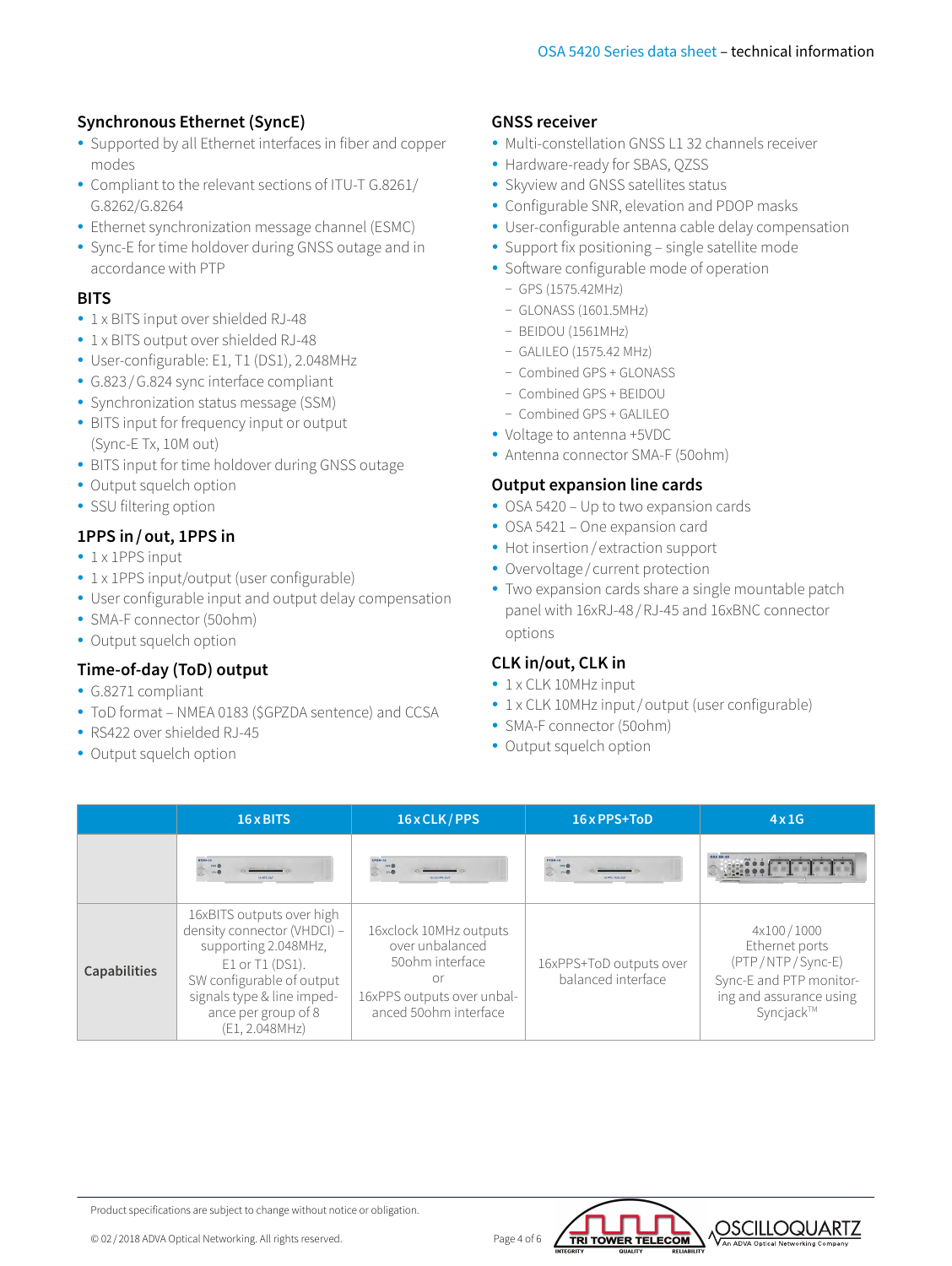## **Holdover performance**

|                      | <b>Clock</b>      | Aging/day (after 30 days)                                              | <b>Temperature stability</b> |  |  |
|----------------------|-------------------|------------------------------------------------------------------------|------------------------------|--|--|
| OSA 5420 Quartz      | High-quality OCXO | $+5 \times 10^{-10}$                                                   | $+50 \times 10^{-10}$        |  |  |
| OSA 5420 Quartz HQ+  | DOCXO.            | $\pm$ 2 x 10 <sup>-10</sup> / $\pm$ 1 x 10 <sup>-10</sup> *            | $+2 \times 10^{-10}$         |  |  |
| OSA 5421 Quartz HQ++ | <b>DOCXO</b>      | $\pm$ 5 x 10 <sup>-11</sup> / $\pm$ 1 x 10 <sup>-11</sup> <sup>*</sup> | $+1 \times 10^{-11}$         |  |  |
| OSA 5421 Rubidium    | <b>Rubidium</b>   | $+5 \times 10^{-12}$                                                   | $+2 \times 10^{-10}$         |  |  |

*\* Note: Effective daily aging after OSA 542X has been powered for one month and locked to GPS for 3 days, for the following 3 days.*

|                      | 400nsec  | 1.1usec  | 1.5usec  | <b>5usec</b> | 10usec   | 16ppb        |
|----------------------|----------|----------|----------|--------------|----------|--------------|
| OSA 5420 Quartz      | 2 hours  | 4 hours  | 5 hours  | 8 hours      | 14 hours | 1 month      |
| OSA 5420 Quartz HO+  | 8 hours  | 13 hours | 15 hours | $1.2$ days   | 1.7 days | $0.5$ years  |
| OSA 5421 Quartz HO++ | 15 hours | 1.3 days | 2 days   | 4 days       | 6 days   | $>1.5$ years |
| OSA 5421 Rubidium    | 15 hours | 1.3 days | 2 days   | 4 days       | 6 days   | >5 years     |

*Note: The above are approximated values assuming constant temperature, no initial phase and frequency error, after OSA 542X has been powered for one month and locked to GPS for 72 hours.* 

## **Sync signal conversion**

| From/To         | <b>SyncE Tx</b> | <b>BITS OUT</b> | <b>CLK OUT</b><br>(10MHz) | <b>PTP</b> | <b>NTP</b>   | <b>1PPS OUT</b> | <b>ToD</b> |
|-----------------|-----------------|-----------------|---------------------------|------------|--------------|-----------------|------------|
| <b>GPS/GNSS</b> | $\checkmark$    |                 | $\checkmark$              |            | $\checkmark$ |                 |            |
| <b>SyncE Rx</b> |                 |                 | $\checkmark$              |            | n/a          | treg            | n/a        |
| <b>BITS IN</b>  | $\checkmark$    |                 |                           |            | n/a          | treg            | n/a        |
| CLK IN (10MHz)  |                 |                 | $\checkmark$              |            | n/a          | trea            | n/a        |
| <b>PPS IN</b>   | ✓               |                 |                           |            | $\checkmark$ |                 |            |
| <b>PTP</b>      |                 |                 |                           |            |              |                 |            |

## **GM/PRTC frequency and time accuracy**

- While locked to GNSS:
- Phase and time PRTC / G.8272 phase accuracy (±100nsec from UTC)
- Frequency PRC / G.811 frequency accuracy

## **Syncjack™ monitoring and assurance tools**

- Clock accuracy for up to two clock probes computing TE, TIE and MTIE of physical clocks
	- − Calculation of maximum, constant and dynamic TE, TIE and MTIE between physical source and reference signals
	- − Programmable source and reference signals including SyncE, BITS, 1PPS, GNSS and 10MHz
	- − MTIE mask and time error threshold alarms based on SNMP traps
	- − TE/TIE raw data collection and export to server
	- − Daily MTIE and TE performance monitoring reports
- Clock analysis for up to four PTP clock probes packet TE, TIE and MTIE
	- − Calculation of packet maximum, constant and dynamic TE, TIE and MTIE between physical reference signal and timestamps within the PTP packets
- − Support for active and passive probe mode
- − Programmable reference signals including SyncE, BITS, 1PPS, GNSS and 10MHz
- − MTIE mask and Time Error threshold alarms based on SNMP traps
- − TE/TIE raw data collection and export to server
- − Daily MTIE and TE performance monitoring reports
- PTP network analysis including PTP network probe
	- − Packet delay and packet delay variation performance statistics
	- − Delay asymmetry
	- − Network usability statistics (FPP based on G.8261.1)
	- − Packet loss statistics
	- − Programmable reference signals including SyncE, BITS, 1PPS, GNSS and 10MHz

OSCILLOQUARTZ

• All probes include enhanced sync assurance statistics, performance monitoring (15min & 24h), including data export, threshold crossing alarm (TCA) and SNMP traps

### **Low-touch provisioning**

- Text-based configuration files
- FTP/SFTP/SCP for configuration file copy
- Remote software upgrade